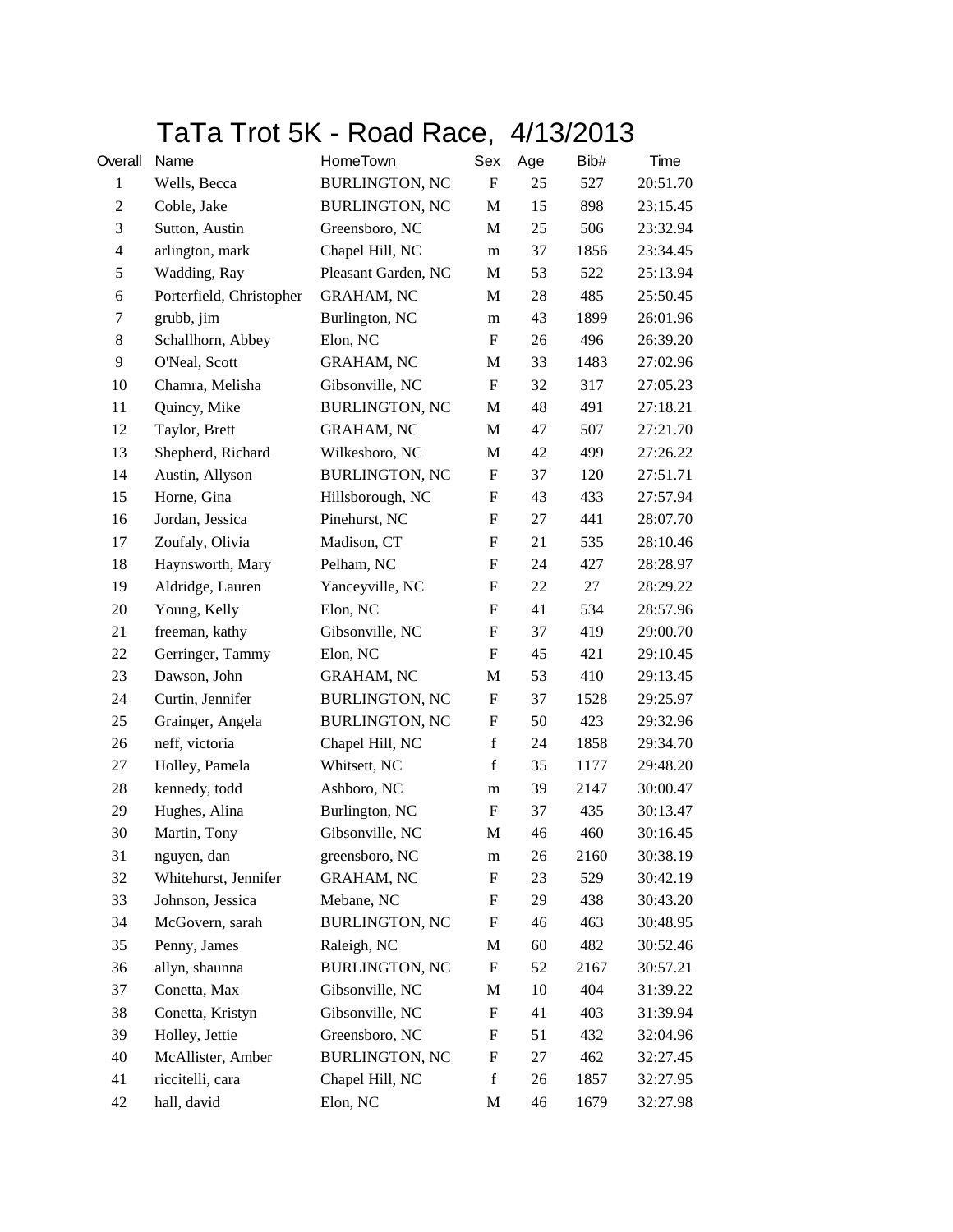| 43 | Foster, Amanda                   | <b>BURLINGTON, NC</b> | $\boldsymbol{\mathrm{F}}$ | 28 | 417  | 32:33.20 |
|----|----------------------------------|-----------------------|---------------------------|----|------|----------|
| 44 | Phinney, Anna                    | <b>BURLINGTON, NC</b> | $\boldsymbol{\mathrm{F}}$ | 21 | 483  | 32:58.71 |
| 45 | Porterfield, Leslie              | GRAHAM, NC            | $\mathbf F$               | 28 | 486  | 33:23.45 |
| 46 | Brooks, Kyle                     | Burlington, NC        | M                         | 39 | 260  | 33:24.96 |
| 47 | Kylander, Kristie                | Whitsett, NC          | F                         | 37 | 450  | 33:36.96 |
| 48 | Claypool, Paige                  | Burlington, NC        | $\boldsymbol{\mathrm{F}}$ | 19 | 395  | 33:40.47 |
| 49 | Lowe, Devon                      | <b>BURLINGTON, NC</b> | F                         | 31 | 457  | 33:45.20 |
| 50 | hines, brenda                    | <b>BURLINGTON, NC</b> | F                         | 58 | 1763 | 33:49.19 |
| 51 | Ward, Nikki                      | <b>GRAHAM, NC</b>     | F                         | 28 | 524  | 33:59.20 |
| 52 | donaldson, christy               | Alamance, NC          | $\mathbf f$               | 30 | 1127 | 34:17.99 |
| 53 | hogan, matthew                   | Chapel Hill, NC       | M                         | 30 | 1797 | 34:18.00 |
| 54 | Teague, Misty                    | <b>BURLINGTON, NC</b> | F                         | 37 | 511  | 34:27.44 |
| 55 | Davis, Beth                      | Hurdle Mills, NC      | F                         | 31 | 409  | 34:32.45 |
| 56 | Payne, Joanna                    | Burlington, NC        | F                         | 41 | 480  | 34:39.45 |
| 57 | Quinby, Ellen                    | <b>GRAHAM, NC</b>     | $\boldsymbol{\mathrm{F}}$ | 26 | 488  | 34:45.26 |
| 58 | Quincy, Brenda                   | <b>BURLINGTON, NC</b> | $\boldsymbol{\mathrm{F}}$ | 49 | 490  | 34:47.51 |
| 59 | Bromley, Jonathan                | Burlington, NC        | M                         | 40 | 253  | 34:53.53 |
| 60 | Arias, Marisol                   | Mebane, NC            | ${\bf F}$                 | 25 | 112  | 34:54.26 |
| 61 | Owen, Jenn                       | <b>GRAHAM, NC</b>     | F                         | 36 | 478  | 34:59.52 |
| 62 | Quesada, Marianela               | <b>BURLINGTON, NC</b> | F                         | 38 | 487  | 35:01.78 |
| 63 | Fitzgerald, Patricia             | <b>BURLINGTON, NC</b> | $\boldsymbol{\mathrm{F}}$ | 59 | 416  | 35:04.51 |
| 64 | Gunter, Jennifer                 | <b>BURLINGTON, NC</b> | F                         | 36 | 426  | 35:04.52 |
| 65 | Treadwell, Kat                   | <b>BURLINGTON, NC</b> | $\boldsymbol{\mathrm{F}}$ | 36 | 1575 | 35:04.78 |
| 66 | Barber, Travis                   | <b>BURLINGTON, NC</b> | M                         | 27 | 1633 | 35:05.27 |
| 67 | wiley, teresa                    | <b>BURLINGTON, NC</b> | $\mathbf f$               | 36 | 2226 | 35:10.76 |
| 68 | Leon, Elizabeth                  | <b>GRAHAM, NC</b>     | $\boldsymbol{\mathrm{F}}$ | 26 | 454  | 35:27.77 |
| 69 | Gerringer, Lisa                  | Gibsonville, NC       | F                         | 47 | 420  | 35:37.51 |
| 70 | Dumont, Tina                     | Durham, NC            | F                         | 45 | 414  | 35:49.29 |
| 71 | Crabtree, Lisa                   | Haw River, NC         | $\boldsymbol{\mathrm{F}}$ | 40 | 406  | 35:51.52 |
| 72 | Dillon, Kevin                    | Greensboro, NC        | M                         | 26 | 413  | 35:52.03 |
| 73 | Mills, Mary                      | Greensboro, NC        | $\boldsymbol{\mathrm{F}}$ | 27 | 465  | 35:52.04 |
| 74 | SHEPHERD, CRYSTAL BURLINGTON, NC |                       | F                         | 40 | 498  | 36:19.02 |
| 75 | Jamison, Ashley                  | Whitsett, NC          | $\mathbf f$               | 33 | 1395 | 36:29.51 |
| 76 | Ward, Renee                      | Burlington, NC        | F                         | 47 | 976  | 36:47.78 |
| 77 | Hawley, Rachel                   | <b>BURLINGTON, NC</b> | F                         | 26 | 1655 | 36:48.01 |
| 78 | Smith, Beverly                   | Mebane, NC            | $\mathbf f$               | 39 | 1286 | 36:48.01 |
| 79 | beshel, jennie                   | <b>GRAHAM, NC</b>     | $\mathbf f$               | 35 | 1914 | 36:56.27 |
| 80 | Knight, Catherine                | Elon, NC              | $\boldsymbol{\mathrm{F}}$ | 47 | 447  | 36:56.29 |
| 81 | Knight, Charles                  | Elon, NC              | M                         | 48 | 448  | 36:56.52 |
| 82 | Sayag, Natalie                   | Durham, NC            | F                         | 23 | 495  | 37:04.29 |
| 83 | Timmons, Chris                   | <b>GRAHAM, NC</b>     | M                         | 37 | 516  | 37:05.52 |
| 84 | Rehrauer, Kristi                 | Elon, NC              | F                         | 35 | 493  | 37:15.26 |
| 85 | O'Neal, Amy                      | Mebane, NC            | F                         | 46 | 476  | 37:15.27 |
| 86 | Gumbrecht, Carrie                | <b>BURLINGTON, NC</b> | F                         | 55 | 425  | 37:24.04 |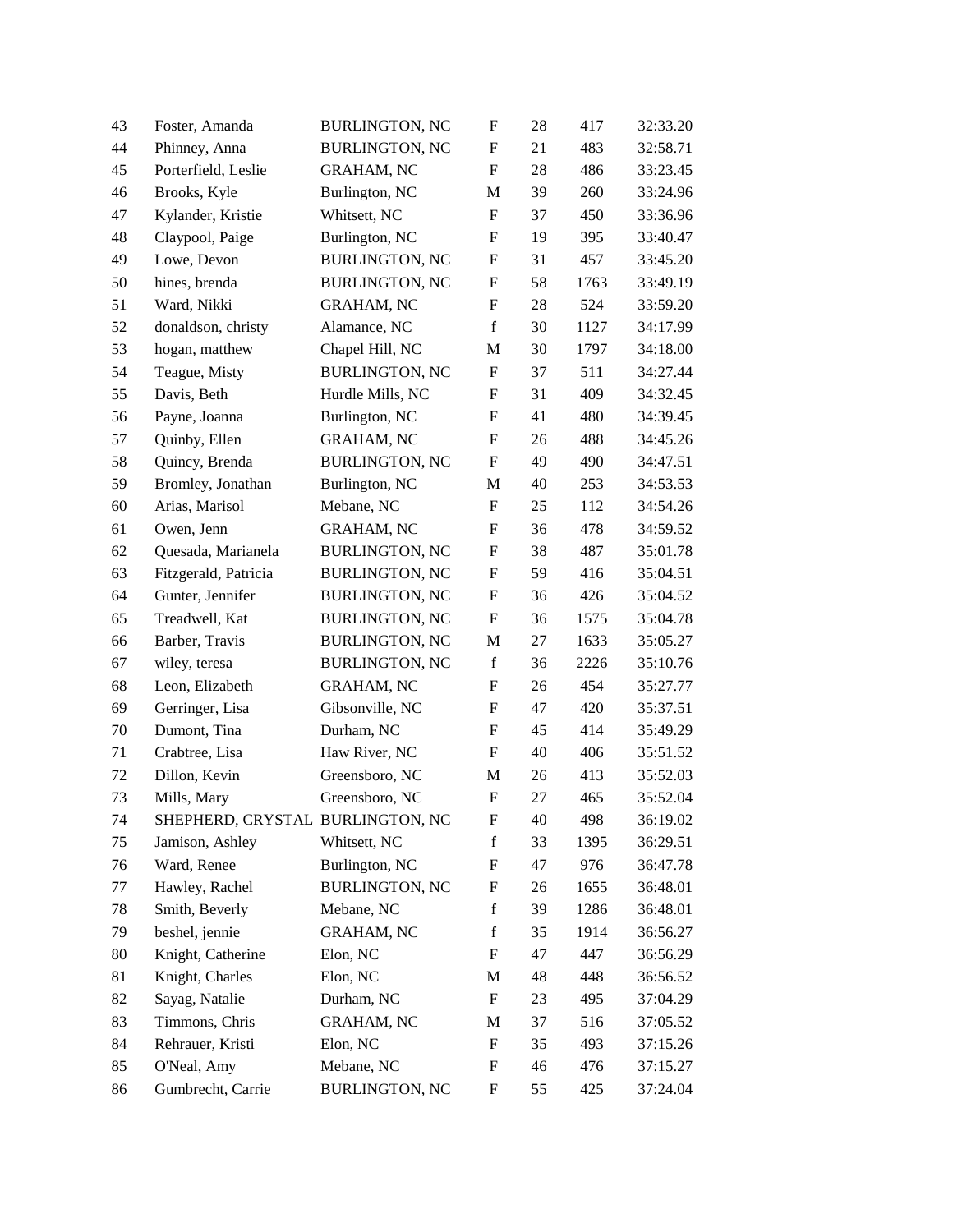| 87  | Peckels, Caroline    | Durham, NC            | $\boldsymbol{\mathrm{F}}$ | 23 | 481  | 37:57.77 |
|-----|----------------------|-----------------------|---------------------------|----|------|----------|
| 88  | Taylor, Joann        | <b>GRAHAM, NC</b>     | F                         | 41 | 508  | 38:02.27 |
| 89  | Poinsett, Amber      | Alamance, NC          | F                         | 28 | 484  | 38:12.53 |
| 90  | Hoffmeyer, Amanda    | Elon, NC              | F                         | 25 | 431  | 38:39.27 |
| 91  | Tyndall, Joanna      | Elon, NC              | $\boldsymbol{\mathrm{F}}$ | 23 | 521  | 38:39.29 |
| 92  | joy, deana           | Snow Camp, NC         | $\mathbf f$               | 34 | 1203 | 38:41.76 |
| 93  | Thomas, Lisa         | <b>BURLINGTON, NC</b> | F                         | 40 | 515  | 38:43.04 |
| 94  | Brickey, Robin       | Kernersville, NC      | F                         | 42 | 150  | 38:58.04 |
| 95  | Navarrete, McKinley  | Burlington, NC        | F                         | 30 | 473  | 39:05.01 |
| 96  | horton, logan        | Hillsborough, NC      | M                         | 20 | 2168 | 39:21.53 |
| 97  | briggs, makayla      | Elon, NC              | $\mathbf f$               | 17 | 2161 | 39:22.27 |
| 98  | Jamison, Steve       | Whitsett, NC          | M                         | 38 | 437  | 39:30.29 |
| 99  | Terrell, Molly       | <b>BURLINGTON, NC</b> | ${\bf F}$                 | 35 | 512  | 39:36.03 |
| 100 | meerickard, lance    | <b>BURLINGTON, NC</b> | m                         | 36 | 2227 | 39:47.26 |
| 101 | tervelt, nichole     | <b>BURLINGTON, NC</b> | $\boldsymbol{\mathrm{F}}$ | 37 | 513  | 40:15.77 |
| 102 | Taylor, Spenser      | <b>GRAHAM, NC</b>     | M                         | 14 | 509  | 40:20.26 |
| 103 | Cooper, Kelly        | Snow Camp, NC         | F                         | 34 | 405  | 40:33.51 |
| 104 | Nance, Sherry        | Archdale, NC          | F                         | 41 | 471  | 40:35.78 |
| 105 | Nance, Kaylen        | Archdale, NC          | $\boldsymbol{\mathrm{F}}$ | 18 | 469  | 40:35.79 |
| 106 | gunter, julie        | <b>BURLINGTON, NC</b> | $\mathbf f$               | 30 | 2186 | 40:42.27 |
| 107 | Kelsey, Denise       | Raleigh, NC           | $\mathbf F$               | 48 | 445  | 41:00.76 |
| 108 | Hensley, Lisa        | Burlington, NC        | F                         | 49 | 428  | 41:02.02 |
| 109 | Hezar, Shireen       | Elon, NC              | F                         | 27 | 429  | 41:03.76 |
| 110 | Laycock, David       | Kernersville, NC      | M                         | 47 | 453  | 41:24.02 |
| 111 | Nance, Kesley        | Archdale, NC          | $\boldsymbol{\mathrm{F}}$ | 10 | 470  | 41:45.01 |
| 112 | Seagroves, Kathleen  | <b>BURLINGTON, NC</b> | $\mathbf f$               | 40 | 1098 | 42:21.52 |
| 113 | Brooks, Pam          | Burlington, NC        | F                         | 36 | 261  | 42:31.53 |
| 114 | Corbett, Sabrina     | Burlington, NC        | f                         | 53 | 931  | 42:35.54 |
| 115 | Moody, Leigh         | Burlington, NC        | F                         | 31 | 466  | 43:07.54 |
| 116 | Irby, Kristi         | Elon, NC              | $\boldsymbol{\mathrm{F}}$ | 29 | 436  | 43:07.76 |
| 117 | Woody, Kim           | Burlington, NC        | $\boldsymbol{\mathrm{F}}$ | 45 | 531  | 44:31.76 |
| 118 | Woody, Scott         | Burlington, NC        | M                         | 50 | 532  | 44:32.27 |
| 119 | Mcvey, Eve           | <b>BURLINGTON, NC</b> | F                         | 47 | 464  | 44:34.51 |
| 120 | Canada, Lisa         | Kernersville, NC      | F                         | 44 | 1415 | 44:46.54 |
| 121 | Tipton, Susan        | <b>GRAHAM, NC</b>     | F                         | 46 | 517  | 45:32.52 |
| 122 | Knowles-Jonas, Brian | Elon, NC              | M                         | 53 | 449  | 45:35.03 |
| 123 | Quinby, Trevor       | <b>GRAHAM, NC</b>     | M                         | 30 | 489  | 46:06.26 |
| 124 | Allison, Emily       | Elon, NC              | F                         | 24 | 81   | 46:44.80 |
| 125 | Smith, Wendy         | LEXINGTON, NC         | F                         | 41 | 503  | 46:45.28 |
| 126 | Kluttz, Elizabeth    | <b>BURLINGTON, NC</b> | F                         | 24 | 446  | 46:45.53 |
| 127 | Mayunga, Quinreasa   | Burlington, NC        | F                         | 29 | 461  | 46:58.02 |
| 128 | Nicholson, Rachelle  | Durham, NC            | F                         | 41 | 475  | 47:00.02 |
| 129 | Comte, Carl          | Clemmons, NC          | M                         | 52 | 402  | 48:24.80 |
| 130 | Landes, Katherine    | <b>BURLINGTON, NC</b> | F                         | 59 | 451  | 48:51.29 |
|     |                      |                       |                           |    |      |          |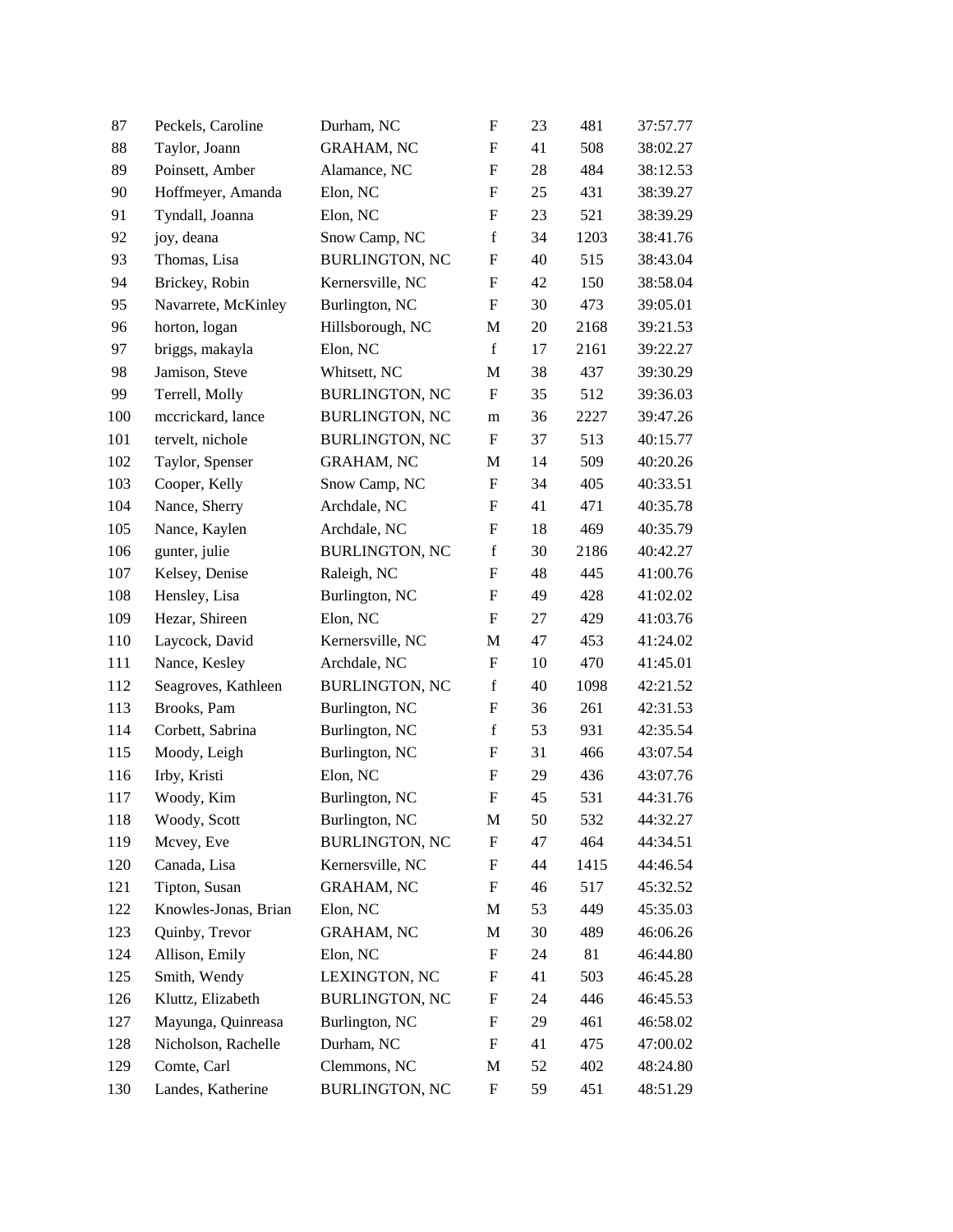| 131 | de Ligt, Cara      | <b>GRAHAM, NC</b>     | F                         | 50 | 411  | 48:52.77 |
|-----|--------------------|-----------------------|---------------------------|----|------|----------|
| 132 | de Ligt, Wouter    | <b>GRAHAM, NC</b>     | F                         | 50 | 412  | 49:15.03 |
| 133 | Trollinger, Julie  | Elon, NC              | $\boldsymbol{\mathrm{F}}$ | 18 | 519  | 49:17.04 |
| 134 | Baker, Leah        | Burlington, NC        | $\boldsymbol{\mathrm{F}}$ | 16 | 147  | 49:17.30 |
| 135 | Lewis, Elizabeth   | <b>BURLINGTON, NC</b> | $\boldsymbol{\mathrm{F}}$ | 34 | 455  | 49:17.52 |
| 136 | Ward, Ashley       | Gibsonville, NC       | $\boldsymbol{\mathrm{F}}$ | 17 | 523  | 49:20.77 |
| 137 | allred, tonya      | Elon, NC              | $\mathbf f$               | 36 | 1918 | 50:13.76 |
| 138 | Bromley, Beth      | Burlington, NC        | $\boldsymbol{\mathrm{F}}$ | 37 | 226  | 50:13.76 |
| 139 | Laycock, Angie     | Kernersville, NC      | F                         | 52 | 452  | 50:13.79 |
| 140 | miles, teresa      | <b>BURLINGTON, NC</b> | $\mathbf f$               | 48 | 2052 | 50:14.53 |
| 141 | trapani, chrystina | Gibsonville, NC       | $\mathbf f$               | 29 | 2089 | 50:15.02 |
| 142 | Tracey, Christina  | Greensboro, NC        | F                         | 22 | 518  | 50:18.27 |
| 143 | ingop, jennifer    | <b>GRAHAM, NC</b>     | $\mathbf f$               | 30 | 1781 | 50:18.52 |
| 144 | Nash, Misty        | <b>GRAHAM, NC</b>     | $\boldsymbol{\mathrm{F}}$ | 25 | 472  | 50:35.28 |
| 145 | Collins, Krysten   | Burlington, NC        | F                         | 31 | 401  | 50:36.27 |
| 146 | Bond, Barbra       | <b>BURLINGTON, NC</b> | $\boldsymbol{\mathrm{F}}$ | 45 | 148  | 51:06.78 |
| 147 | riggsbee, jill     | Elon, NC              | F                         | 39 | 1638 | 51:12.53 |
| 148 | thigpen, wendy     | Hillsborough, NC      | F                         | 46 | 514  | 51:13.02 |
| 149 | Clodfelter, Beth   | Durham, NC            | F                         | 46 | 875  | 51:13.54 |
| 150 | Opitz, Suzanna     | Littleton, NC         | $\boldsymbol{\mathrm{F}}$ | 46 | 477  | 51:18.79 |
| 151 | Sioussat, Betsy    | <b>BURLINGTON, NC</b> | $\boldsymbol{F}$          | 46 | 500  | 51:19.27 |
| 152 | Baker, Kristen     | Burlington, NC        | F                         | 18 | 126  | 51:33.52 |
| 153 | Wicker, Holly      | Pleasant Garden, NC   | F                         | 27 | 1616 | 51:49.26 |
| 154 | Dameron, Patricia  | <b>BURLINGTON, NC</b> | F                         | 44 | 408  | 52:27.01 |
| 155 | braxton, rita      | <b>BURLINGTON, NC</b> | $\boldsymbol{\mathrm{F}}$ | 50 | 149  | 52:27.05 |
| 156 | rhodes, pamela     | Gibsonville, NC       | $\boldsymbol{\mathrm{F}}$ | 53 | 494  | 52:27.53 |
| 157 | Keesee, Gerdia     | Reidsville, NC        | F                         | 66 | 444  | 52:32.51 |
| 158 | Goins, Samantha    | Gibsonville, NC       | F                         | 16 | 422  | 52:58.78 |
| 159 | Foster, Jourdain   | <b>BURLINGTON, NC</b> | F                         | 16 | 418  | 52:59.27 |
| 160 | murphy, debora     | Fuquay-Varina, NC     | F                         | 58 | 467  | 53:18.03 |
| 161 | Boger, Sharon      | <b>GRAHAM, NC</b>     | $\boldsymbol{\mathrm{F}}$ | 56 | 1545 | 53:18.04 |
| 162 | Howard, Susan      | <b>BURLINGTON, NC</b> | F                         | 51 | 434  | 53:19.77 |
| 163 | Carter, Amy        | Elon, NC              | F                         | 46 | 303  | 53:20.29 |
| 164 | Reed, Susan        | Burlington, NC        | F                         | 33 | 492  | 53:25.77 |
| 165 | patten, diana      | Raleigh, NC           | f                         | 34 | 2190 | 53:28.52 |
| 166 | Matthews, Angel    | <b>GRAHAM, NC</b>     | F                         | 13 | 1442 | 54:31.54 |
| 167 | Bradshaw, Jessica  | Burlington, NC        | F                         | 21 | 1424 | 54:32.05 |
| 168 | Newbauer, Adriane  | Gibsonville, NC       | F                         | 31 | 474  | 55:32.79 |
| 169 | Warner, Cady       | Huntersville, NC      | F                         | 31 | 525  | 55:34.51 |
| 170 | whitehurst, sara   | <b>GRAHAM, NC</b>     | f                         | 48 | 2040 | 56:09.05 |
| 171 | whitehurst, billy  | <b>GRAHAM, NC</b>     | m                         | 50 | 1941 | 56:10.01 |
| 172 | Malcolm, Julie     | Cary, NC              | F                         | 41 | 459  | 57:00.78 |
| 173 | Joyce, Becky       | Burlington, NC        | F                         | 62 | 442  | 57:08.53 |
| 174 | anderson, dawn     | Elon, NC              | F                         | 32 | 93   | 57:09.53 |